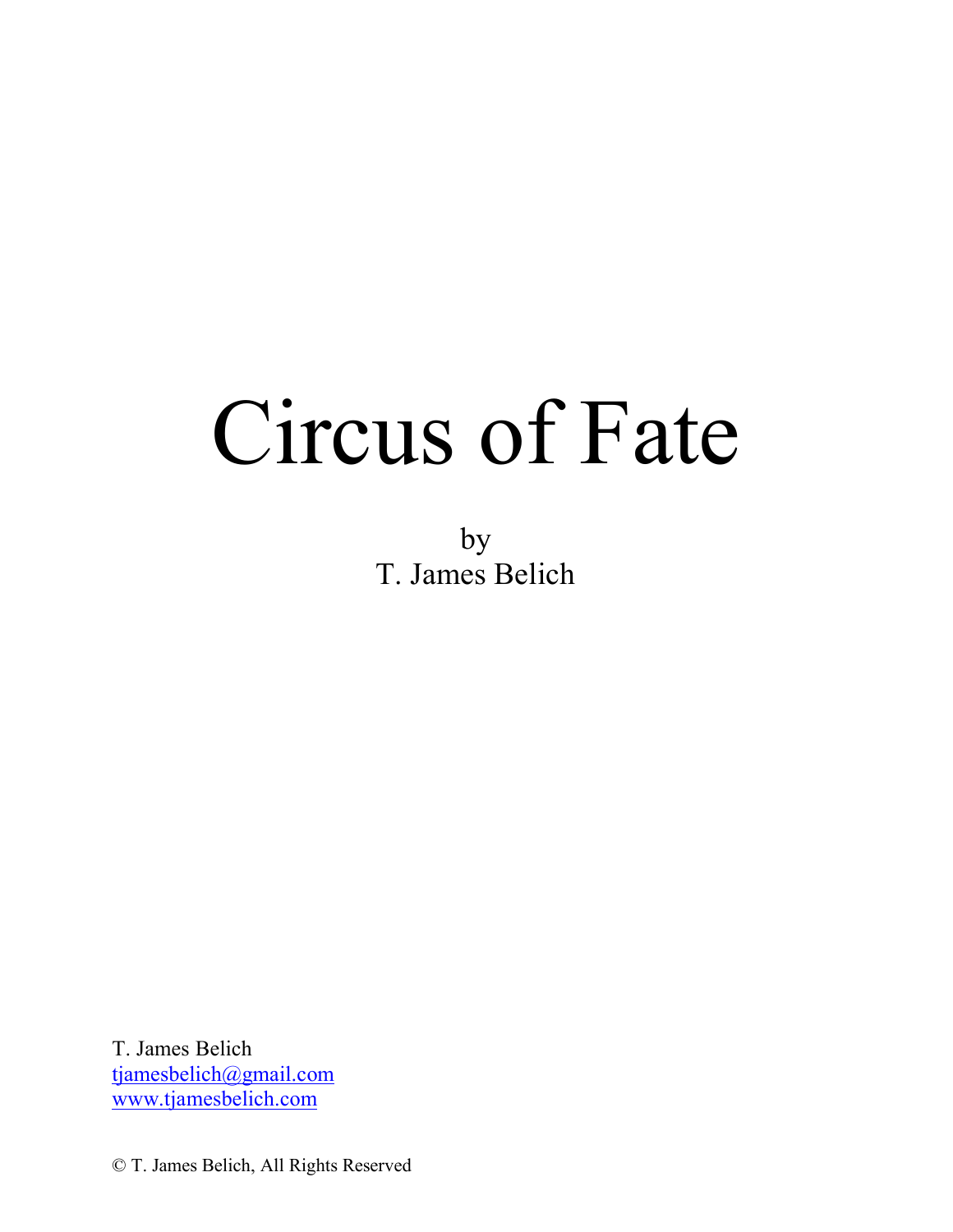

by T. James Belich

# **CHARACTERS**

CASSANDRA, *juggler, clown and prophet* DIANA, *in love with Troy* MINERVA, *Diana's best friend and Troy's ex-girlfriend*

Total Roles: 3 female

# SYNOPSIS

After she catches her boyfriend with her best friend Minerva, Diana seeks the advice of Cassandra: juggler, clown... and prophet. When Minerva shows up, claiming nothing happened, Diana must decide whether to listen to Cassandra's warnings or let jealousy push her into a terrible mistake.

# PROPS

Jester's hat (optional) Balls for juggling (3) Music box Umbrellas (2)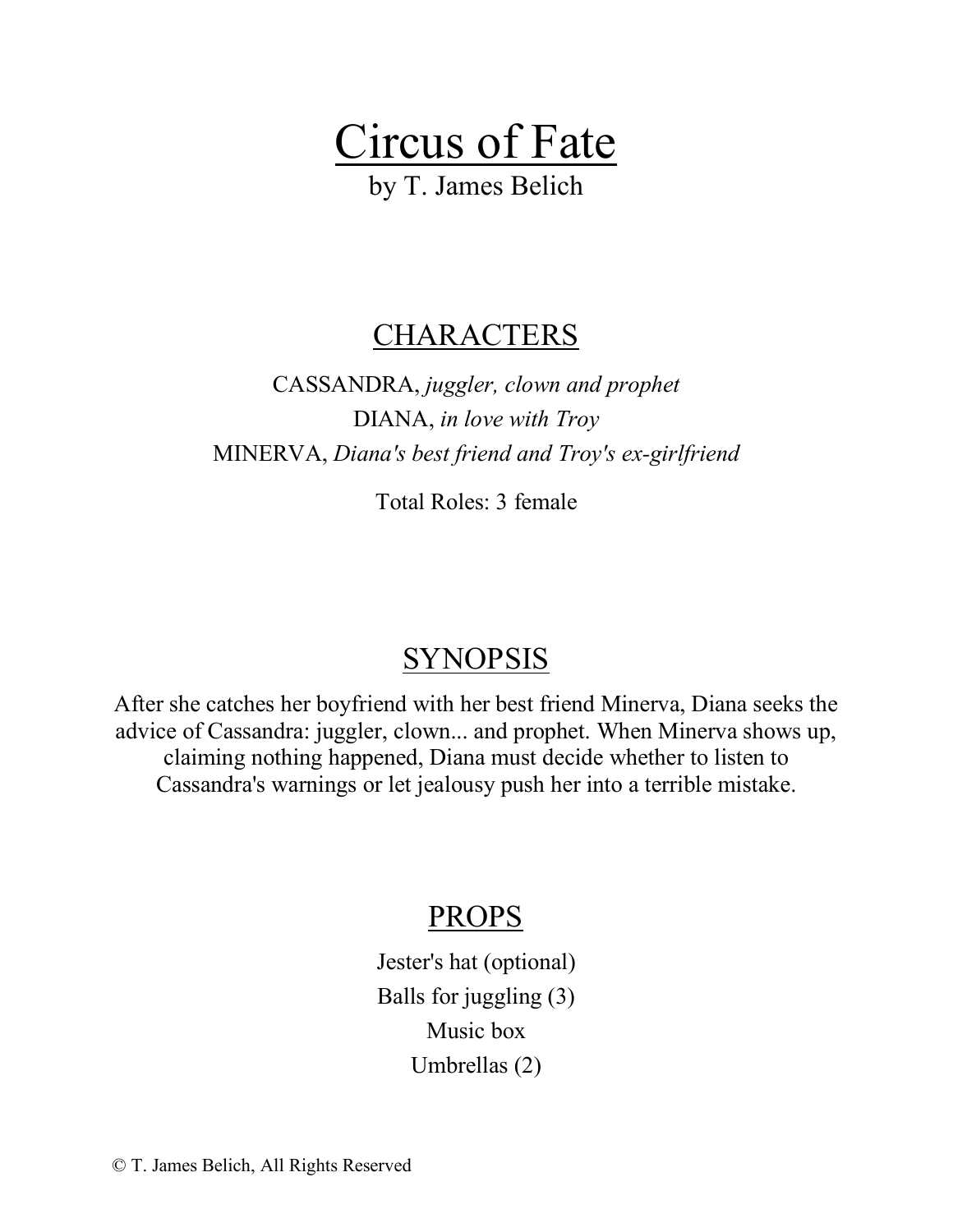(Lights up on CASSANDRA. She wears a few simple pieces, such as a jester's hat or a touch of red face paint on her nose, that subtlety identify her as a clown without being over the top. She winds up a music box and starts it playing. She then starts to juggle, though not necessarily well.)

#### CASSANDRA

Fate's a funny thing. It takes so little for our lives to change course and spin off in an unintended direction. A chance word, a momentary whim, being in the right place... or the wrong one. How often do we really choose, and how often do we simply react to the circumstances of the moment?

> (DIANA enters, upset. CASSANDRA stops juggling and catches two balls, letting the third fall to the ground. DIANA looks up and sees her.)

#### DIANA

Oh I'm sorry, I didn't see you there. I suppose I shouldn't be back here.

#### CASSANDRA

If you're here, then you're supposed to be.

#### DIANA

Are you with the circus?

#### CASSANDRA

Name's Cassandra. Juggler, clown, prophet.

# DIANA

Prophet? Funny.

#### CASSANDRA

Not really.

(She picks up the music box.)

#### DIANA

What's with the music box?

CASSANDRA

It tells the future. Care to give it a try?

#### DIANA

I get it, you're the circus fortune teller.

# CASSANDRA

Fortune telling? That's just a bunch of mumbo-jumbo for the superstitious. I'm the real deal.

#### DIANA

Sure.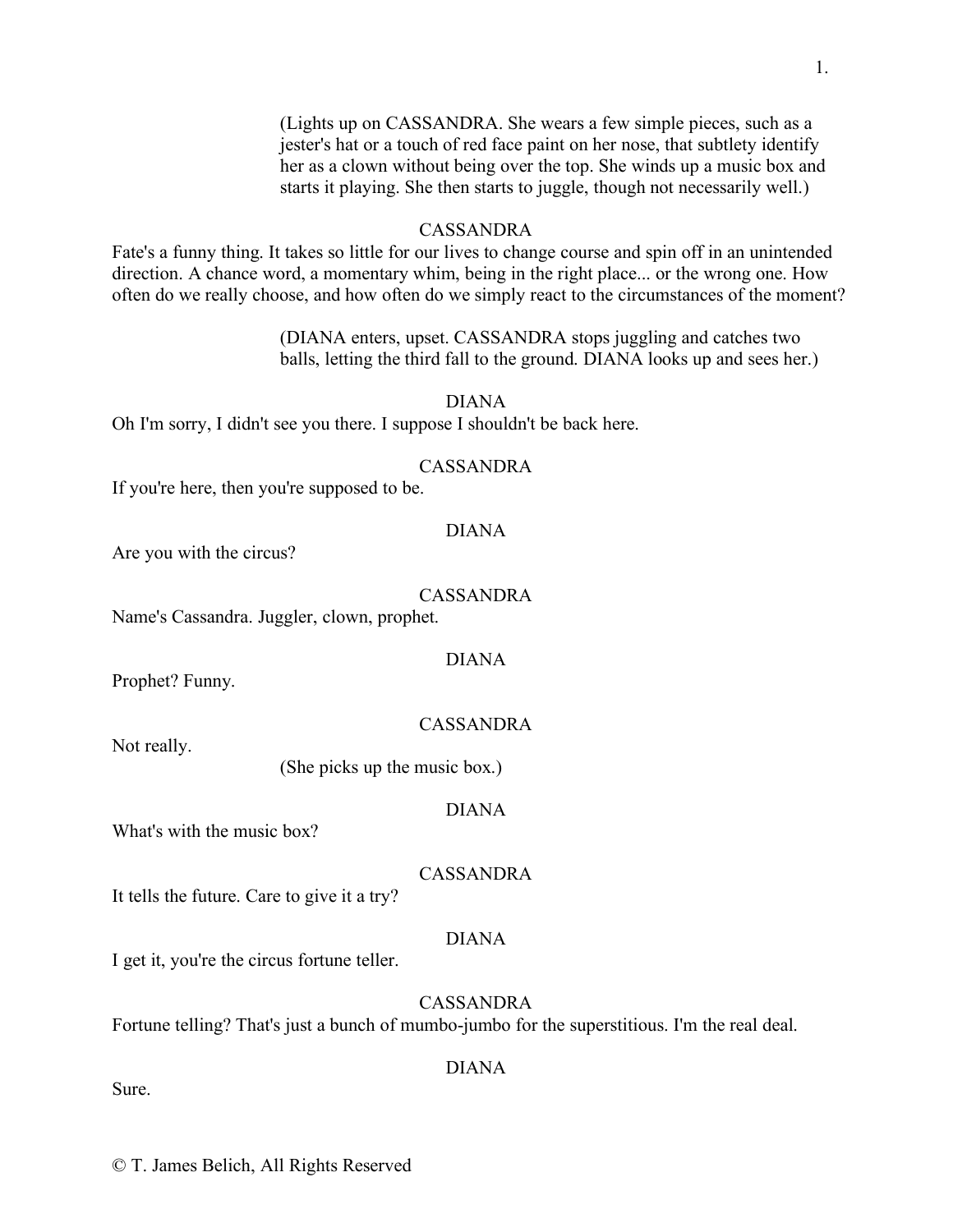# (DIANA starts to walk away.)

# CASSANDRA

What's the hurry, Diana?

DIANA Am I supposed to be creeped out you know my name?

CASSANDRA

DIANA

Does fate creep you out?

I don't believe in fate.

CASSANDRA

DIANA

Why did you walk this way?

What?

#### CASSANDRA

CASSANDRA

DIANA

Why did you turn left and go behind the tents instead of going right, towards the bearded lady?

DIANA I don't know. Why not? Why were you back here juggling?

Because you went left.

I don't get it.

CASSANDRA

DIANA

If you had gone right, where do you think I'd be?

I don't know, over by the bearded lady?

CASSANDRA

No, actually I'd still be right here, because then we weren't supposed to meet.

# DIANA

So I'm here...

# CASSANDRA

...because you need help. Because you did go left and so you saw the two of them together.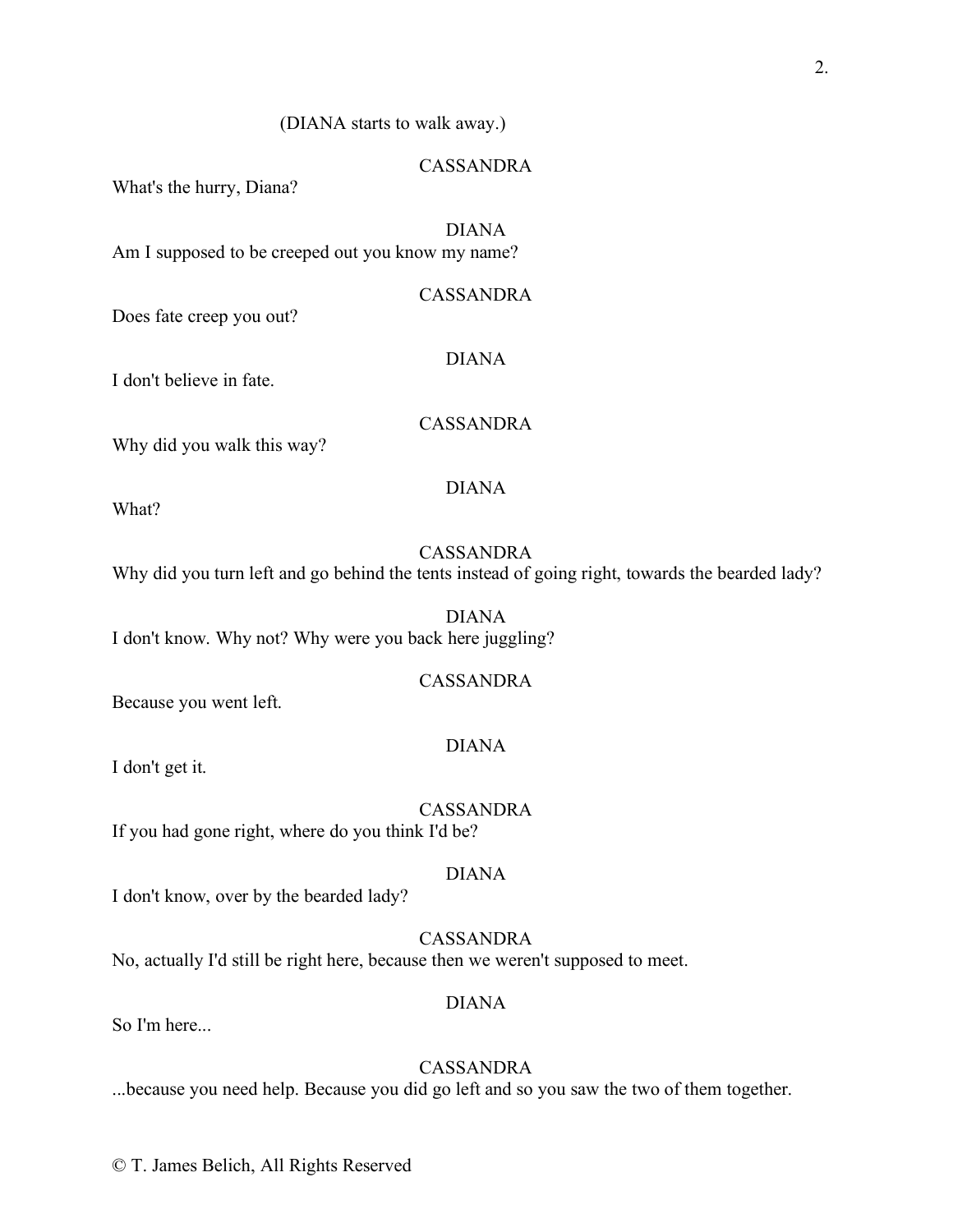# DIANA

Troy and Minerva, I'm going to kill them both. They broke up, you know, but now that we're dating she can't keep her hands off him.

# CASSANDRA

Is that what you saw?

# DIANA

Her giggling and his goofy smile was all I needed to see. If she thinks I'm giving him up without a fight... Oh God, what do I do? (CASSANDRA offers her the music box.) The fortune-telling music box? (CASSANDRA nods.) Sure, why not.

# CASSANDRA

Just one catch.

# DIANA

How much?

# CASSANDRA Not that. You see, I'll tell you your fate, but you won't believe me.

Why not?

You just won't.

# DIANA

CASSANDRA

DIANA

Then what's the point?

# CASSANDRA

Do you want to know or not?

# DIANA

Fine. Sure. Whatever. I don't believe in this kind of stuff anyway.

# CASSANDRA

Then wind it up.

(DIANA takes the music box and winds it up. As it starts playing CASSANDRA starts juggling and utters her prophecy in a sing-song sort of chant.)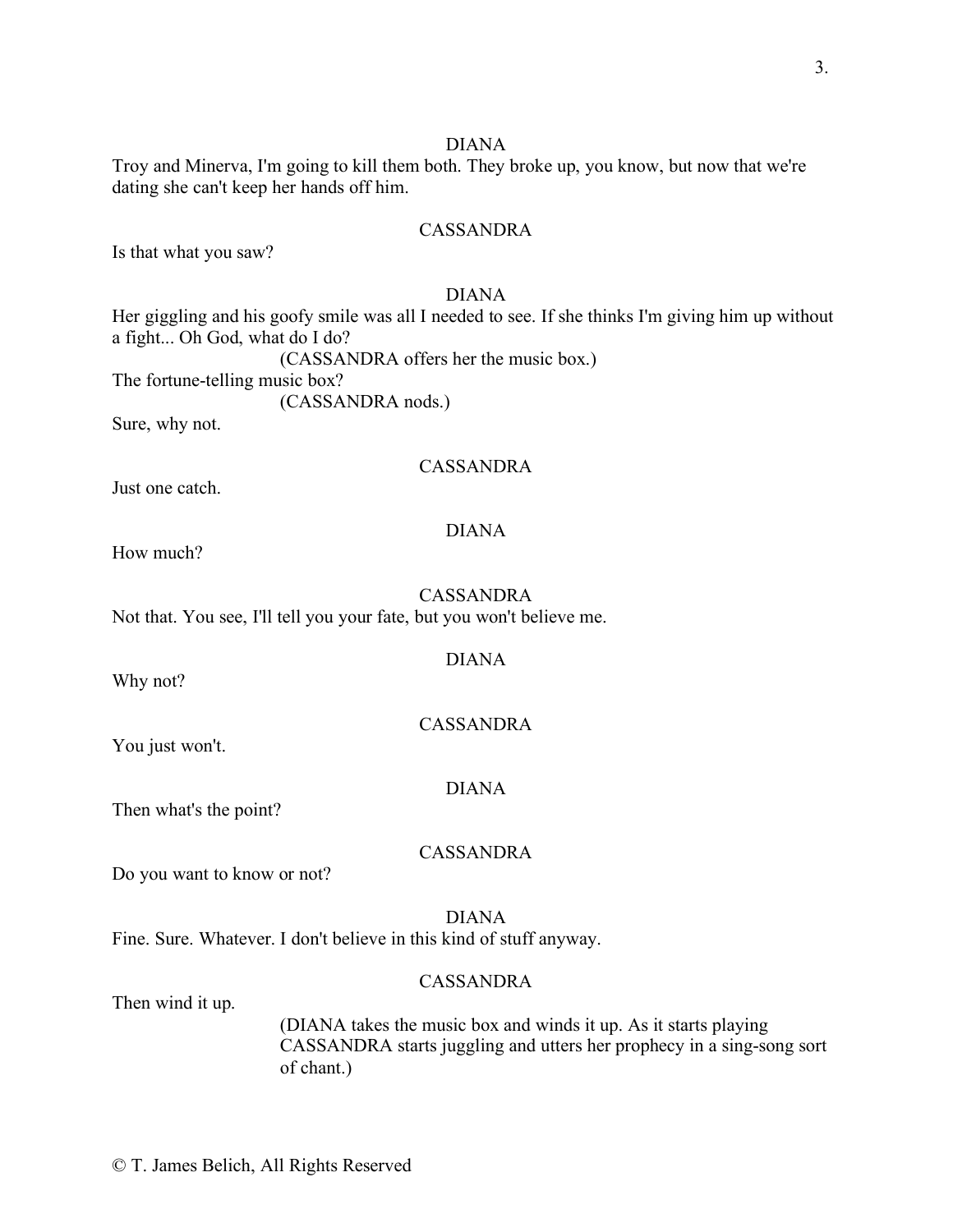4.

# CASSANDRA (Cont.)

What you now think, the opposite is true. Trust them both and it'll be just him and you. But if you become her enemy, you'll lose them both through jealousy. (CASSANDRA stops juggling. Pause)

# DIANA

That's it?

# CASSANDRA

That's it.

# DIANA

That's the stupidest thing I've ever heard.

# CASSANDRA

Told you so.

# DIANA

I saw them together and you're trying to tell me it was all innocent?

#### CASSANDRA

Yeah.

#### DIANA

Knowing Minerva, not likely. And Troy's no angel either. But you're saying that if I just let it go Troy and I will live happily ever after?

# CASSANDRA

That's the gist of it.

#### DIANA

CASSANDRA

Otherwise I'll lose him.

Right.

# DIANA

I don't know why I'm even talking to you. I just need some time to figure this out, OK?

# CASSANDRA

OK.

#### DIANA

I don't want to lose him, but... but he cheated on me, and... and... and you're not a very funny clown.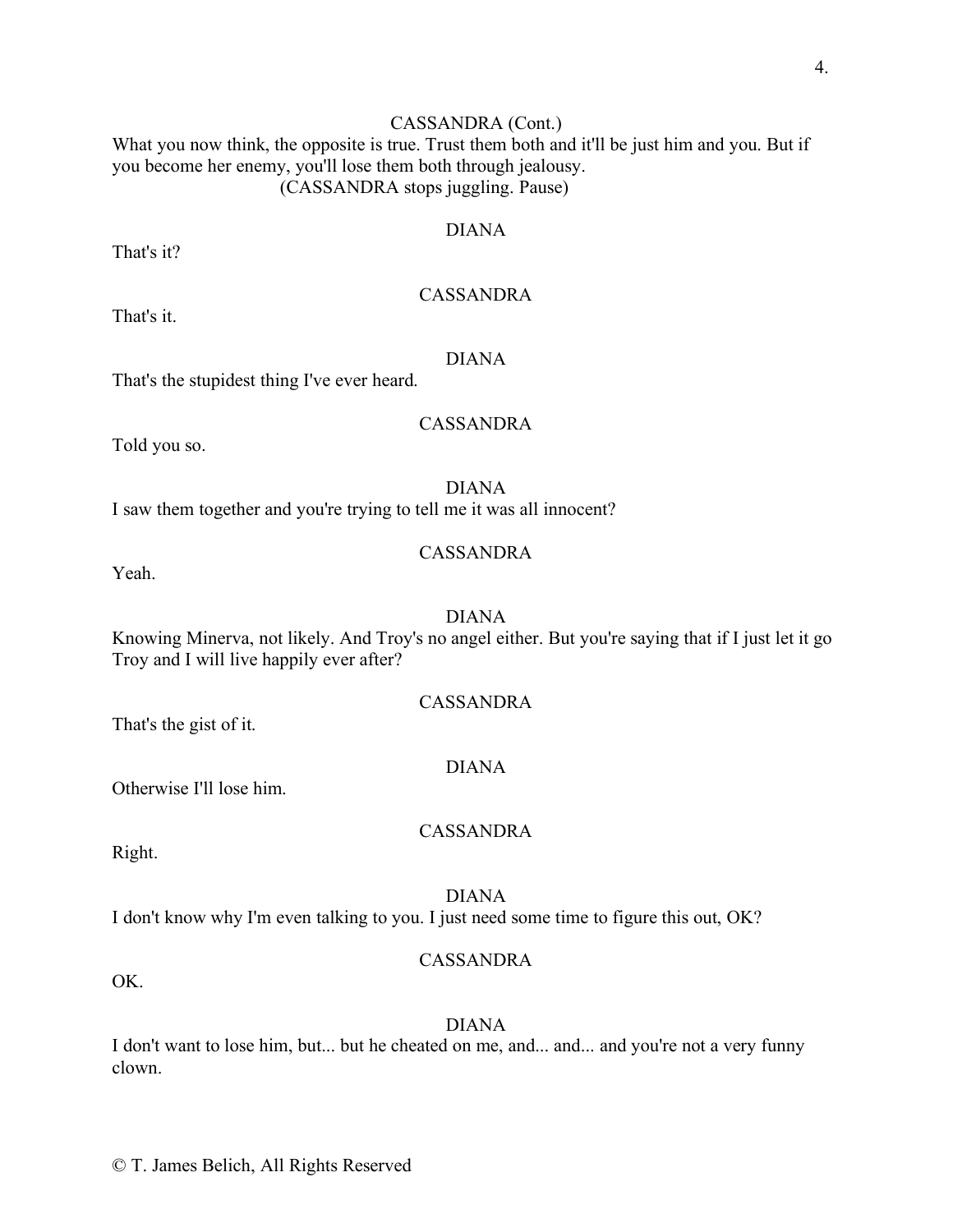(DIANA crosses away to think while CASSANDRA practices some prat falls or something else clownish. MINERVA enters, talking to someone offstage.)

# MINERVA

No, I'll be right back. I've got a craving for some cotton candy, that's all. (Slight pause) Because I don't want her to see me, what would she think? (MINERVA starts to cross the stage and stops when she sees DIANA.) Oh. Hi, Diana.

# DIANA

You.

#### CASSANDRA

(In her sing-song voice again) Diana, Diana, walk away, and leave it for another day.

#### MINERVA

Diana, look, it's not what you think. (DIANA grabs MINERVA by the hair.)

Ow! Stop it.

DIANA

You little flirt.

#### MINERVA

You're hurting me.

DIANA

Give me one reason why I shouldn't rearrange that pretty little face of yours.

#### MINERVA

Nothing happened.

#### DIANA

Oh please. How many has it been, Minerva? How many guys have you stolen from me?

#### MINERVA

I... I don't know.

## DIANA

Too many to count, huh? I never could have a boyfriend without you flirting with him. Next thing I know he's run off with you.

(MINEVERA pushes DIANA away.)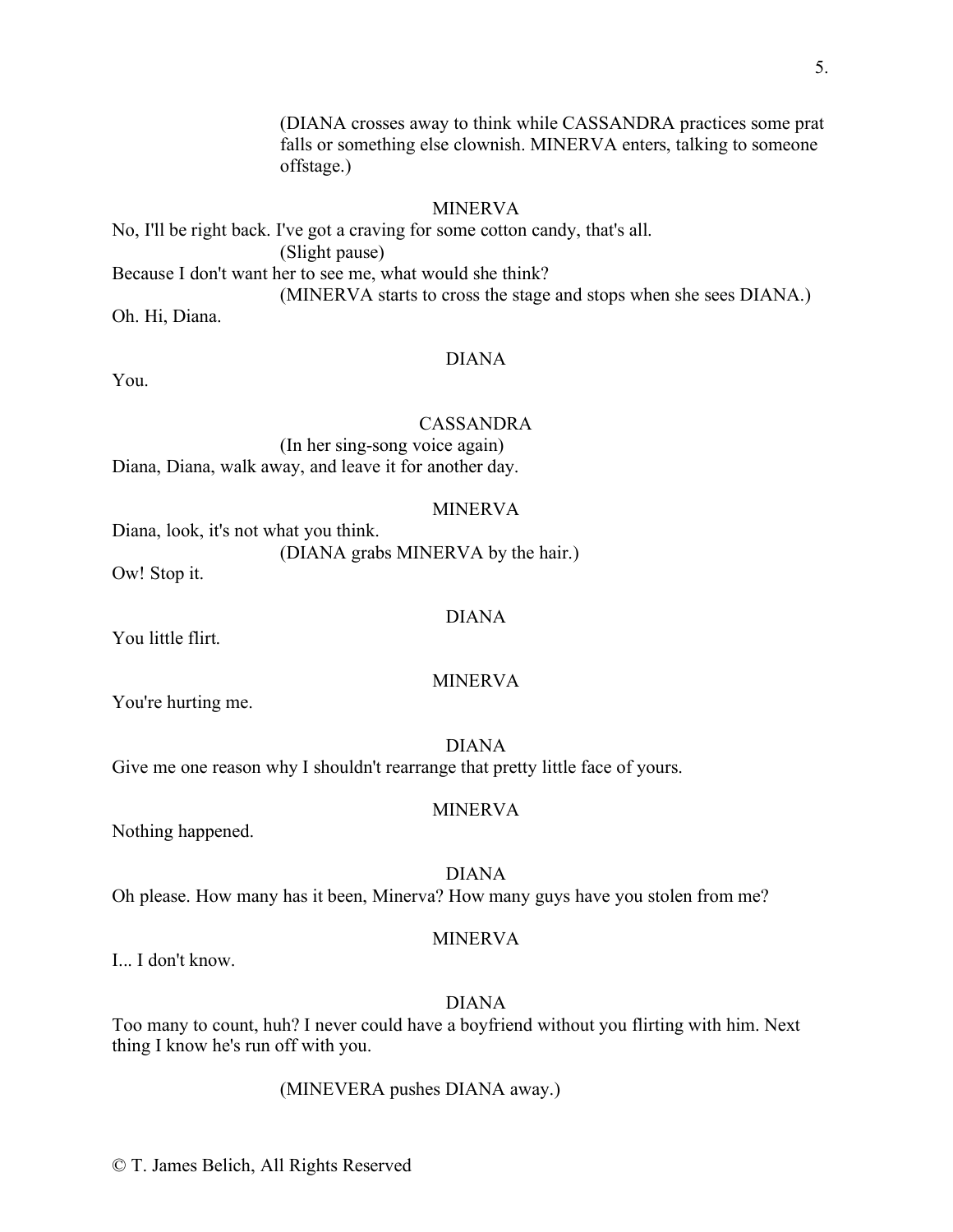#### MINERVA

Look, I know I've done some stupid things, but I would never try to take Troy away from you. We were just talking.

#### DIANA

You with a guy is never just talk.

# MINERVA

Is that what you think of me? Diana, we've been friends since the fourth grade.

# DIANA

What, couldn't get enough guys on your own?

# MINERVA

Troy and I broke up. He broke up with me, if you remember. He wants to be with you.

# DIANA

What's the matter, losing your touch?

# MINERVA

Are you even going to hear me out?

#### DIANA

I'm not in the mood for your games, Minerva. (She pushes MINERVA.)

# MINERVA

Stop it.

# DIANA

What's the matter? Don't have the guts to stand up to me on your own? Rather go behind my back, is that it?

(She pushes MINERVA again and MINERVA slaps her.)

# MINERVA

If you weren't so crazy jealous all the time your boyfriends wouldn't keep running to me looking for a little sympathy.

# DIANA

Is that what Troy did? Run to you for sympathy?

# MINERVA

Yes. I mean, no, not exactly... What do you want me to say, Diana? That I still have feelings for Troy? Maybe I do, but he's your boyfriend, I would never—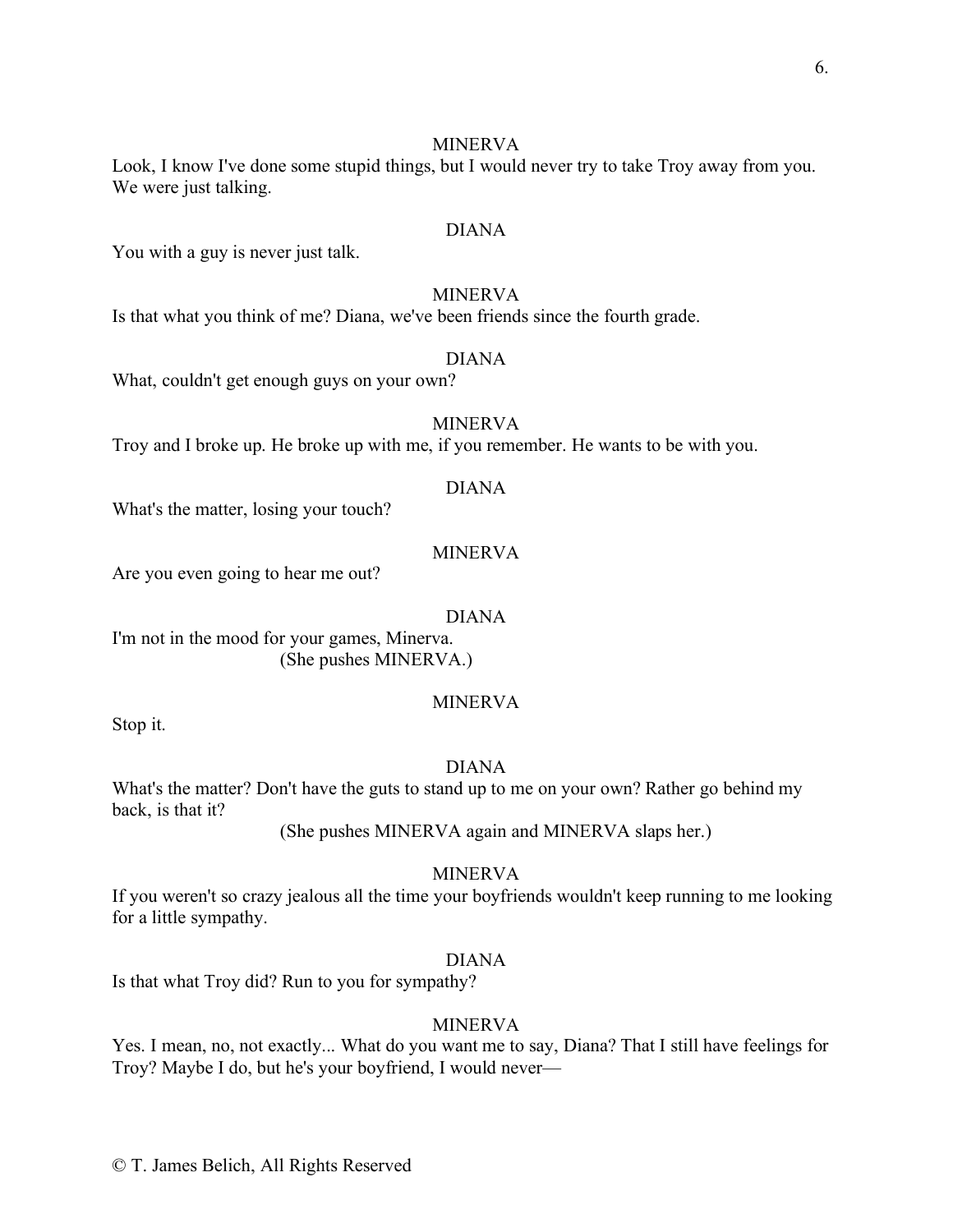# DIANA (DIANA goes after MINERVA and they struggle. CASSANDRA starts the music box playing and then starts juggling again.) CASSANDRA Stop! (DIANA and MINERVA obey. In her sing-song voice again) What did she do to earn this hate? Make peace, Diana, it's not too late. Or else your fate may lead to blood, and you'll lose them both. Perhaps you should. (She stops juggling.) MINERVA What? DIANA The music box tells the future. MINERVA What? DIANA She's a prophet... juggler... clown-person. MINERVA CASSANDRA You can still make things right, Diana. Be happy ever after, be best friends for life.

DIANA

With her? I don't think so.

MINERVA How many times do I have to tell you? Troy just needed someone to talk to.

# DIANA

And he found you. How convenient.

# MINERVA

He's sick of your stupid jealousy. He... he said he was thinking of leaving you, but I told him how much you care about him. Please, Diana, I was trying to help you.

DIANA Help me or help Troy? I swear, Minerva, if I see you so much as look at him again I'm going to—

Ahhh!!!

What?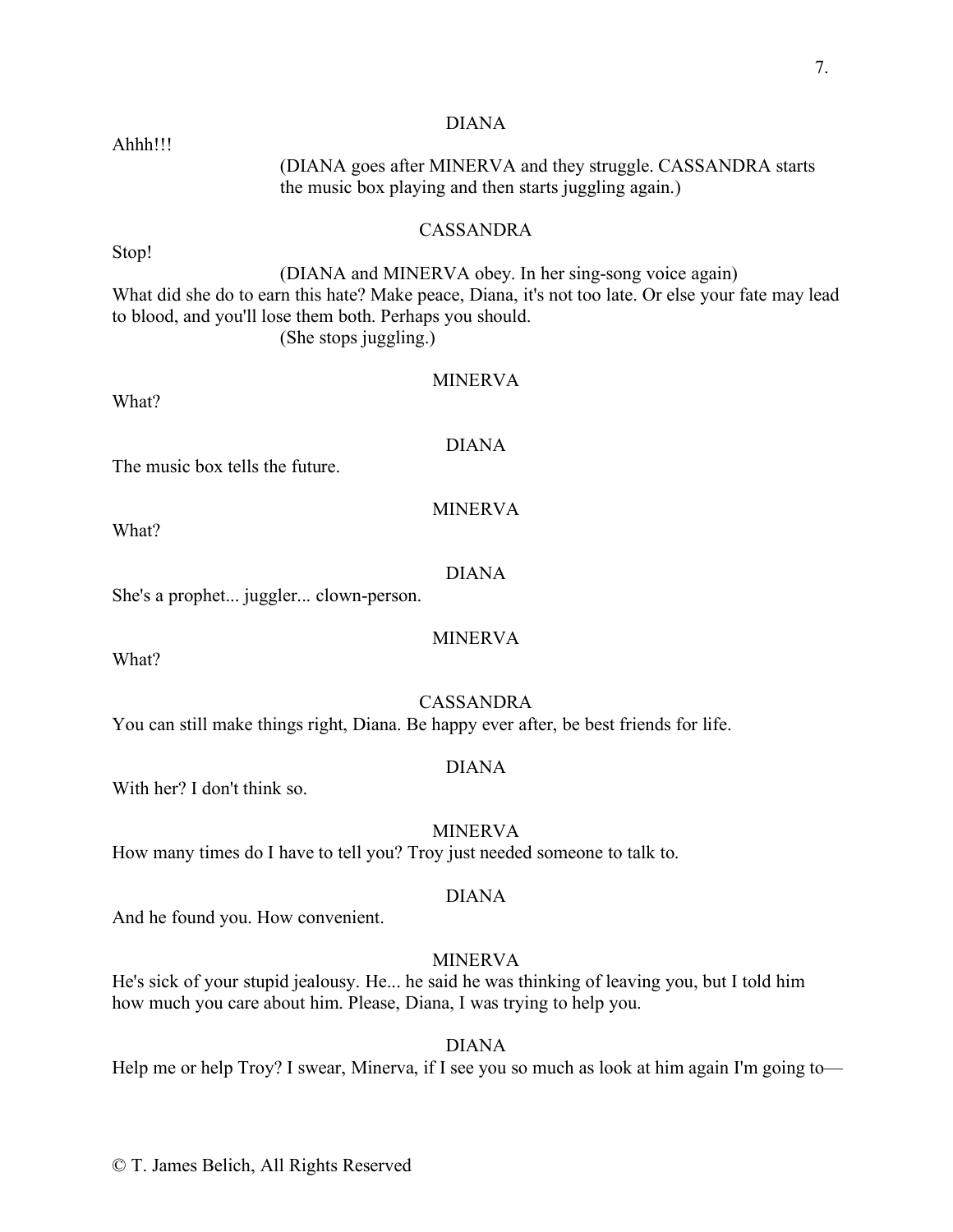# CASSANDRA

Who wants to hear a joke?

# MINERVA

Yes! Let's all just calm down and hear a joke from the clown.

# CASSANDRA

There was this guy. He married a woman who was beautiful but crazy jealous. So one day when he went out without telling her she followed him. When he secretly met her best friend she was convinced he was unfaithful and in a fit of rage she stabbed them both. Turns out they were just planning her birthday party.

(Pause)

# MINERVA

How is that funny?

# CASSANDRA

I guess it's not. I never was a very good clown.

# DIANA

You're not much of a juggler either. Do you have a point, Cassandra?

# CASSANDRA

Fate likes to test us, make us show our true colors. Such as, will you trust your best friend, or assume the worst? Will you go right or left?

#### DIANA

Why don't you tell me, O Instrument of Fate?

# CASSANDRA

I am telling you: walk away.

# DIANA

And let her run off with my boyfriend?

# MINERVA

After the way you've treated Troy I wouldn't blame him for leaving you.

#### DIANA

Just what did the two of you talk about? Remind him of all the good times he had with you?

# (MINEVERA shoves DIANA.)

# MINERVA

I am so sick of you. You're so jealous of everyone you don't see what a great thing you've already got.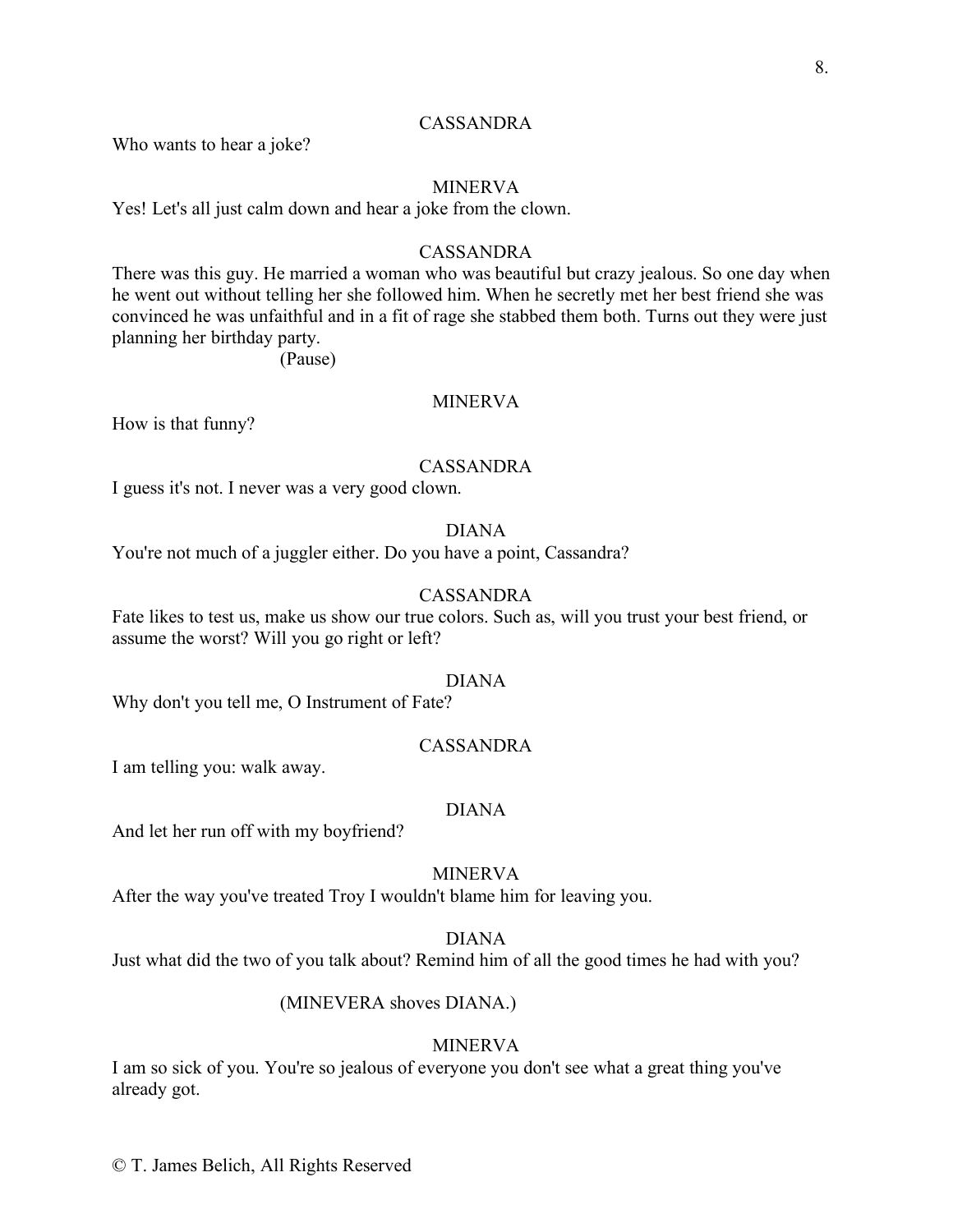# DIANA

I saw you with him. I saw the two of you...

(DIANA reaches for a weapon and CASSANDRA tosses an umbrella into her hand.)

I am not letting you steal Troy away from me.

(DIANA threatens MINERVA with the umbrella, using it like a sword, but CASSANDRA has a second umbrella and intervenes.)

# CASSANDRA

I'm sorry, Diana, it's too late now. Troy's going to go back to her now.

#### DIANA

Did the music box tell you that?

# CASSANDRA

Yeah, I thought I explained that part.

#### DIANA

I knew it, Minerva. The two of you, behind my back. You've been making a fool of me this whole time.

#### MINERVA

It's not like that.

# CASSANDRA

(To MINERVA)

You should probably go now. But don't worry, you and Troy are going to be very happy together.

#### MINERVA

But why?

## CASSANDRA

Because she went left.

#### DIANA

This is all your fault. You and your stupid fate. (She attacks CASSANDRA and they sword fight with the umbrellas.)

#### MINERVA

Diana, stop, we can work this out. We'll go back to Troy and—

#### DIANA

Shut up! I don't ever want to see you again.